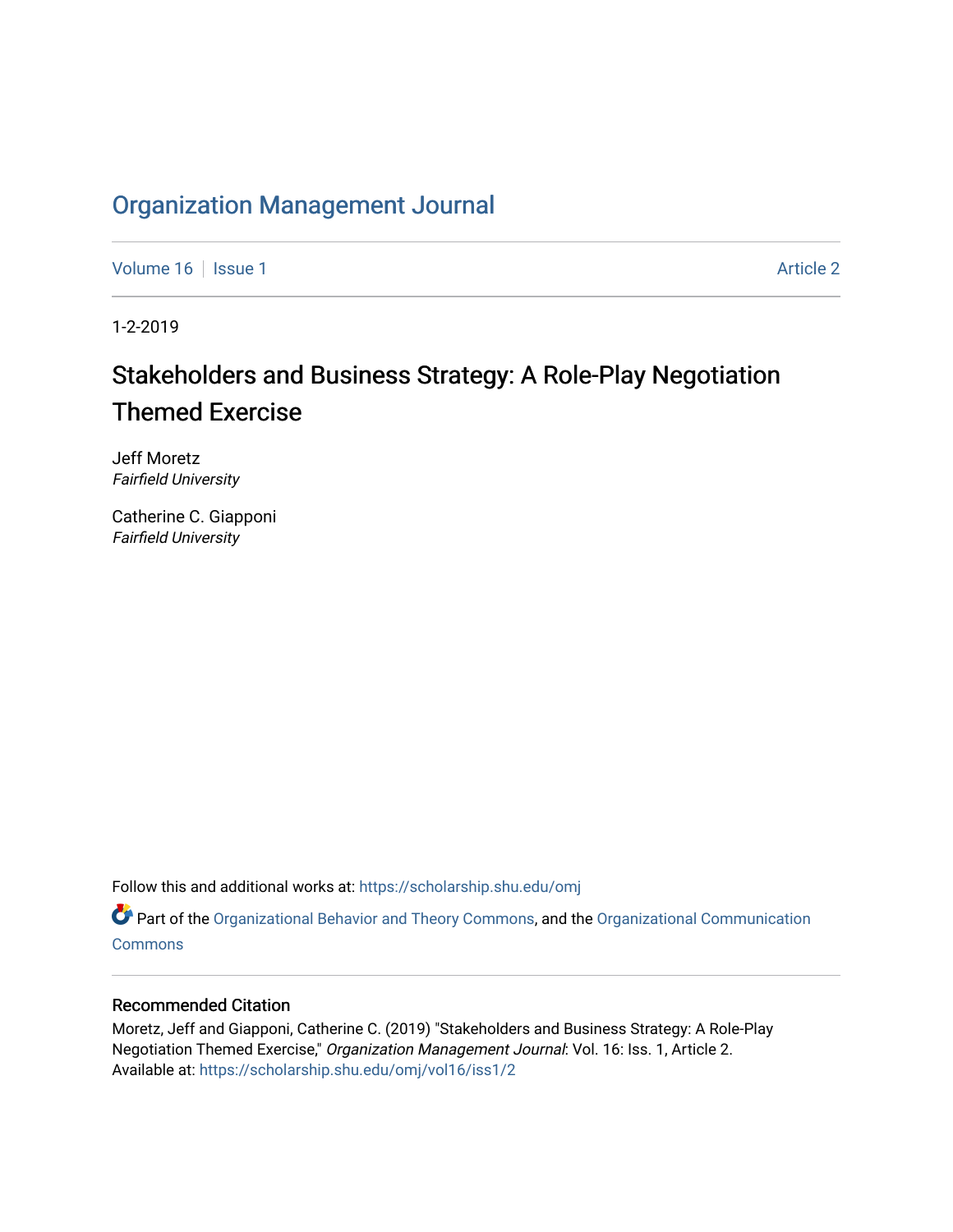# Stakeholders and Business Strategy: A Role-Play Negotiation Themed Exercise

#### Jeff Moretz and Catherine C. Giapponi

Charles F. Dolan School of Business, Fairfield University, Fairfield, Connecticut,USA

#### **ARSTRACT**

Consideration of the interests of stakeholders as well as the potential impact of stakeholders on company decisions provides critical insight into dimensions of strategic decision making that may be overlooked using traditional strategy frameworks. Using a case based on a manufacturing company's deliberation of a decision to send offshore the manufacturing of its core products, this exercise exposes students to a variety of stakeholder perspectives through a role-play negotiationthemed exercise. Students adopt the roles of top management, labor representative, local supplier, customer representative, city manager, environmental activist, and shareholder representative. The negotiation activity is designed to raise student awareness of the importance of stakeholder analysis in the strategic decision-making process.

#### Keywords

stakeholder; stakeholder analysis; strategic decision making; experiential learning; role-play

# Introduction

In most undergraduate business programs, students take a "Business Strategy" course as one of their last core business requirements. The study of strategic management and strategic decision making is integrative, as it brings together student learning from various business functional areas, as well as learning from their foundational courses beyond business. In most business strategy courses, students are exposed to a variety of theories and frameworks, including  $STEEP<sub>1</sub><sup>1</sup>$  $STEEP<sub>1</sub><sup>1</sup>$  $STEEP<sub>1</sub><sup>1</sup>$  Porter's Industry Forces,<sup>[2](#page-8-1)</sup> the Resource Based View,<sup>[3](#page-8-2)</sup> and  $SWOT<sup>4</sup>$  $SWOT<sup>4</sup>$  $SWOT<sup>4</sup>$  analysis. These approaches are used to analyze strategic issues and make strategic decisions. Beyond these frameworks, the analysis of stakeholders who are affected by such decisions or can potentially impact the execution of the strategic decisions is important but sometimes given short shrift in strategic management (Post, Preston, & Sachs, [2002\)](#page-9-0). According to Freeman and McVea, the "stakeholder approach remains a powerful and under-exploited theory of business strategy" ([2001,](#page-9-1) p. 14), and Post, Preston, and Sachs point out that "the strategic implications of Freeman's work have not been fully realized" [\(2002](#page-9-0), p. 6). In terms of student learning in the management classroom, this often manifests itself in students' synonymous use of the terms shareholder and stakeholder. This experiential exercise is designed to raise student awareness of this critical dimension of strategic decision making. It engages students in a stakeholder role-play negotiationthemed exercise designed to deepen student understanding of stakeholder interests and their potential power to impact strategic decisions, as well as the nature of stakeholder and firm interdependence.

#### Stakeholder theory and strategic management

<span id="page-1-2"></span>R. Edward Freeman (Freeman, [1984,](#page-9-2) [2010\)](#page-9-3) is considered the pioneer of the stakeholder management approach. He laid important groundwork in recognizing the role of stakeholders in the strategic management process (Freeman, [1984](#page-9-2), [2010](#page-9-3)). Freeman defined stakeholders as "any group or individual who can affect, or is affected by, the achievement of the organization's objectives" [\(1984](#page-9-2), p. 46). It is this definition that is adopted for purposes of this exercise.

<span id="page-1-3"></span><span id="page-1-1"></span><span id="page-1-0"></span>In strategy, a stakeholder business mindset focuses on stakeholder relationships and on "how stakeholders interact to create value" (Freeman, Harrison, Wicks, Parmar, & de Colle., [2010,](#page-9-4) p. 24). Fundamental to this approach is the recognition that stakeholders have interests that should be considered in managing such relationships. In fact, Evan and Freeman defined the purpose of the firm as a vehicle for coordinating stakeholder interests (Evan & Freeman, [1988](#page-9-5), p. 103). Underlying this notion is the assumption that top managers will facilitate such coordination. Managerial coordination efforts begin with the recognition of the needs and interests of the various stakeholders and moves toward an understanding of how such interests

<span id="page-1-5"></span><span id="page-1-4"></span>CONTACT Jeff Moretz <a> imoretz@fairfield.edu <a>
Charles F. Dolan School of Business, Fairfield University, 1073 North Benson Road, Fairfield, CT 06824-5195, USA.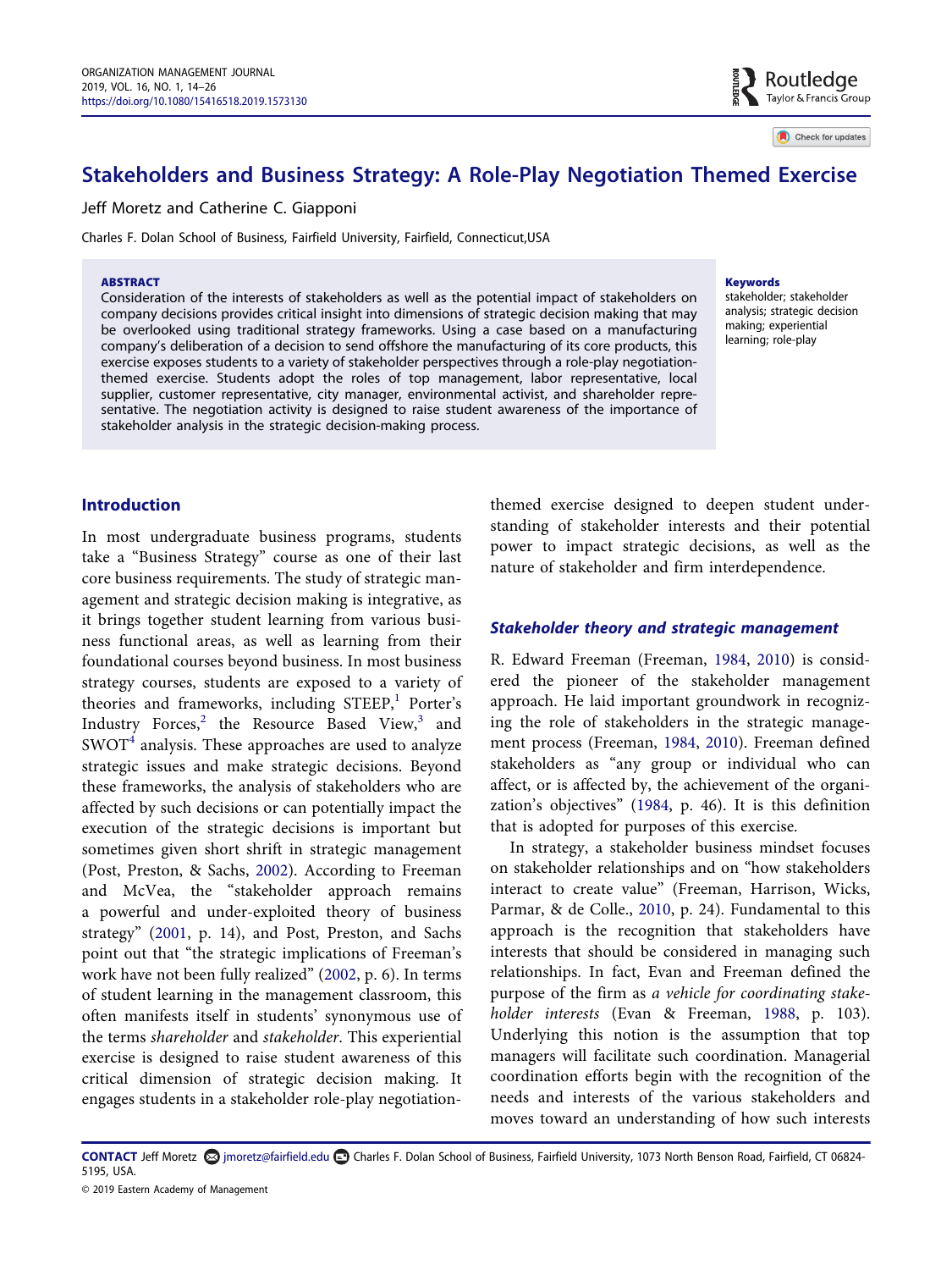<span id="page-2-3"></span>interact. Given the stakeholder view of the firm as "a series of multilateral contracts among stakeholders" (Freeman & Evan, [1990,](#page-9-6) p. 354), balancing conflicting claims is at the heart of the stakeholder approach to strategic management. Rather than controlling such divergence, the stakeholder approach focuses on balancing such claims. Stakeholder theory further assumes that managerial roles and behavior may extend beyond the coordination and balancing of interests to the negotiation of conflicting claims. Given the orientation of this approach, adopting a role-play negotiation-themed activity to enhance student understanding of the importance of stakeholder analysis in strategic decision making is appropriate.

# Stakeholders and strategic management: pedagogical approaches to teaching

<span id="page-2-4"></span>In the strategic management classroom, case method is a long-standing approach to teaching that continues to be used extensively today (Alstete & Beutell, [2016\)](#page-9-7). It is an active learning pedagogy that lends itself to "interdisciplinary thinking" (Greiner, Bhambri, & Cummings, [2003,](#page-9-8) p. 401), integration, synthesis, and critical thinking. With its emphasis on "doing," case method draws upon learning through experience (Greiner et al., 2003, p. 403). However, the use of case method as the "sole" approach to teaching business strategy may pose limitations (Alstete & Beutell, [2016;](#page-9-7) Sparks & Langford, [2013](#page-9-9)). Other classroom teaching methods can be used effectively in concert with cases to enhance student learning, including corporate computer simulations (Arias-Arand, [2007](#page-9-10); Mitchell, [2004](#page-9-11)) and strategy consulting projects (Kunkel, [2002\)](#page-9-12).

<span id="page-2-9"></span><span id="page-2-7"></span><span id="page-2-6"></span><span id="page-2-1"></span><span id="page-2-0"></span>In addition to computer simulations and consulting projects, the use of experiential exercises can provide instructors with alternative approaches to teaching strategy. Learning through these exercises results from the creation of knowledge through the "combination of grasping and transforming experience" (Kolb, [1984,](#page-9-13) p. 41). Joshi, Davis, Kathuria, and Weidner [\(2005](#page-9-14)) posit that experiential exercises can complement the case approach to enhance student learning (Joshi et al., [2005](#page-9-14)). However, the authors suggest that the emphasis on case method in teaching undergraduate strategy students has actually discouraged the development and use of experiential learning exercises.

<span id="page-2-5"></span>Indeed, there appears to be a gap in published sources with respect to experiential, negotiation-type role-play exercises that address stakeholder issues from a firm strategy perspective. We found two recent exercises that made use of a negotiation theme, but those exercises focused specifically on sustainability <span id="page-2-8"></span><span id="page-2-2"></span>(Collins & Kearins, [2007\)](#page-9-15) and business ethics (Reade, Todd, Osland, & Osland, [2008\)](#page-9-16), as opposed to strategic decision making more broadly. There appears to be a dearth of published articles using experiential exercises to teach the stakeholder approach to strategic management. The exercise presented in this article fills this gap and extends the use of experiential exercises as a complement to traditional case method and an effective teaching pedagogy in the strategy classroom. It is designed to enable students to develop a deeper understanding of business stakeholders through a role-play experience.

### Description of the exercise

#### Overview of the exercise

In this experiential exercise, the students take on the roles of key stakeholders affected by a potential strategic decision being consider by Alphom Manufacturing Company and its highest revenue-generating division, Gamma. Gamma, with its 50-year history in Bedford Falls, is faced with increasing overseas competition from lower priced competitors and cost pressures stemming from high taxes, aging facilities, high local supplier prices, and high labor rates. In addition, Gamma's acquisition of a former local supplier left the company vulnerable to the criticism of environmental groups that contend that the acquired site is the source of groundwater and waterway pollution. Alphom has been aggressively exploring opportunities to send offshore production of its products, including products currently produced by Gamma in Bedford Falls. Under immense pressure from Alphom's top management and intense competitive forces, Gamma's Division Manager launched a major negotiating effort with employees (Labor Union Representative), local suppliers (Supplier Consortium Representative), customers (Customer Sales/Service Representative), local government and the community (City Manager), environmental activists (Environmental Activist Collective), and shareholders (Board Member). The exercise involves discussion among these key stakeholders whose interests are relevant to the strategic issues at hand.

This exercise is a simulation using a negotiation theme involving the Gamma Manager and the six stakeholder groups just listed. This is not intended to teach negotiation strategy/tactics or to be an accurate representation of firm-level negotiations, but rather to expose students to the diversity of stakeholders and viewpoints, as well as the high degree of complexity that often characterizes strategic decision making.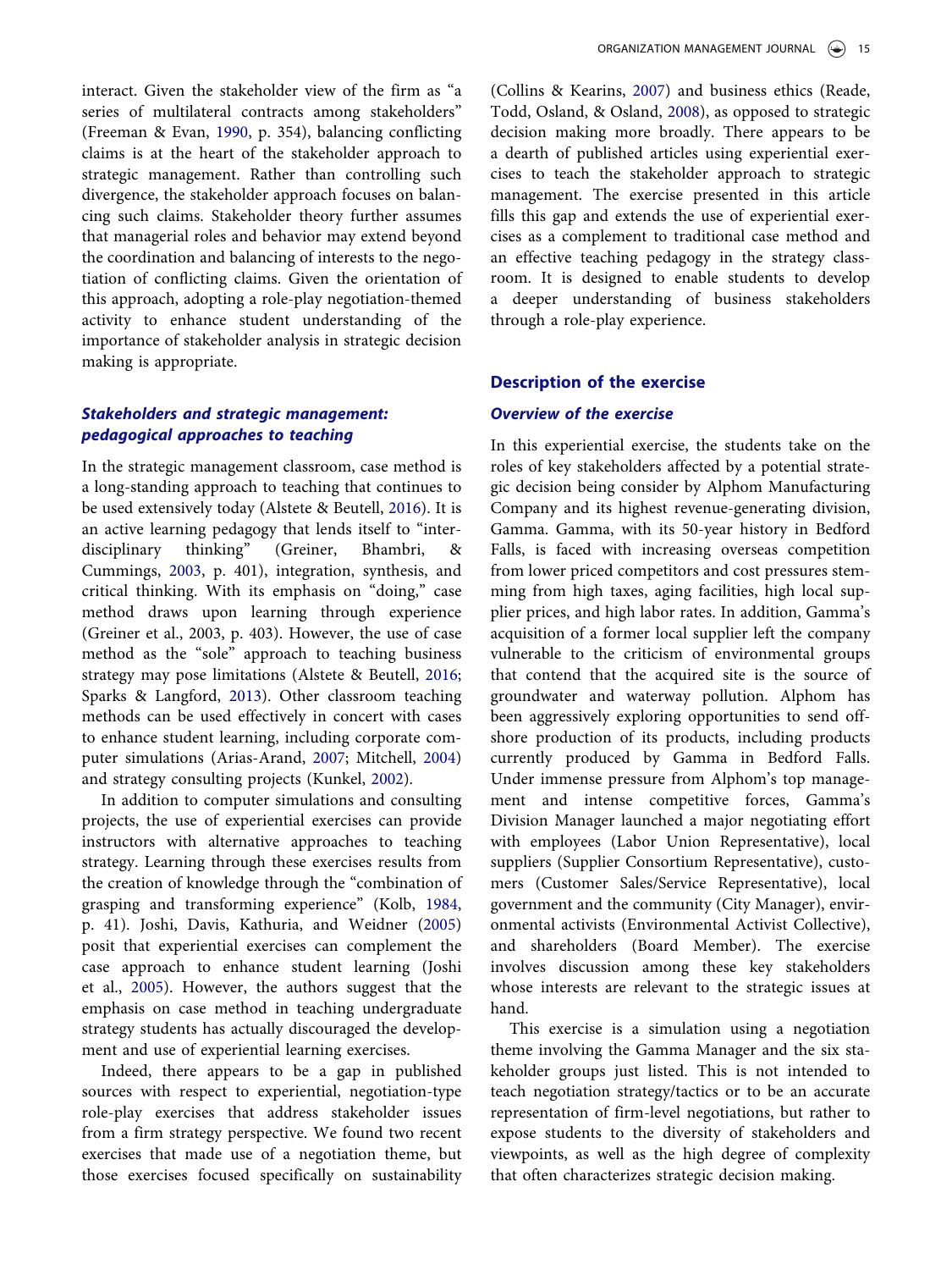#### Learning objectives

- (1) Demonstrated ability to identify key stakeholder interests in strategic decision making.
- (2) Increased understanding of the role of stakeholder analysis in strategic decision making.
- (3) Achieve a deeper level of critical thinking in analyzing strategic decisions and an understanding of the complexity of strategic decision making.

#### Target audience

This exercise is designed for an undergraduate business strategy course but could be used in other undergraduate business courses that cover topics in business decision making or corporate social responsibility. Although the exercise has not been tested with MBAs, the topic and approach should be appropriate for a business strategy course at the graduate level as well.

The authors have tested different versions of the stakeholder exercise across 10 undergraduate class sections (all in strategy courses) and two institutions involving five different instructors. One or the other of the lead authors was involved in either a primary instructor role or a support role in eight of those administrations.

#### Classroom participants

The exercise works best in a class of no more than 30 students. Students are assigned to each of the seven stakeholder groups. The stakeholder group roles consist of the following: Gamma Division Manager (company executive), Labor Representative, Supplier Consortium Representative, Customer Sales/Service Representative, City Manager (local government and the community representative), Environmental Activist Collective Representative, and Board Chair (representing shareholders).

### Materials needed

The following are the materials necessary to conduct the exercise:

- (1) Situation Overview (overview of the company and strategic situation) ([Appendix A](#page-9-17)).
- (2) Role Descriptions and Information for Individual Stakeholder Groups [\(Appendix B\)](#page-10-0).
- (3) Stakeholder Perspective Sheet [\(Table 1](#page-3-0)).

#### Time allocation

The exercise itself can be completed in a 75-minute class session, but it works best if the topic of stakeholder analysis is introduced in the preceding session. The debrief is most effective if extended into the class session following the exercise, perhaps including a discussion of student reflection submissions if assigned.

#### Student preparation prior to exercise

It is suggested that instructors assign stakeholder readings in preparation for the exercise. Such readings can be assigned to support the discussion of stakeholder analysis in the class preceding the exercise and to provide students with conceptual background prior to conducting the experiential exercise. If using a strategy textbook, a chapter or sections on stakeholder theory can be assigned. Examples include Wheelen, Hunger, Hoffman, A., and Bamford (2018,pp. 77–79; 237–238), and Barney and Hesterly [\(2015,](#page-9-18). pp. 20, 210–211).

<span id="page-3-3"></span><span id="page-3-2"></span><span id="page-3-1"></span>Springman's [\(2011\)](#page-9-19) effort to operationalize calls for greater emphasis on stakeholders can be a very effective entrée into stakeholder management and a useful complement to this exercise. Students could also be required to read Pfeffer's ([2009](#page-9-20)) short article on the value of stakeholder considerations for all parties, including shareholders. Or, for a broader critique of the current state of shareholder focused capitalism, including a strong call for greater stakeholder focus,

#### <span id="page-3-0"></span>Table 1. Stakeholder perspectives sheet.

|                                                                                                                                                                                                                                                                                      | General | Board  | City    | Labor | Supplier | <b>Environmental Activist</b> | Customer |
|--------------------------------------------------------------------------------------------------------------------------------------------------------------------------------------------------------------------------------------------------------------------------------------|---------|--------|---------|-------|----------|-------------------------------|----------|
|                                                                                                                                                                                                                                                                                      | Manager | Member | Manager | Rep.  | Rep.     | Rep.                          | Rep.     |
| Who do they represent and what do they value?<br>What do they hope to get out of this negotiation?<br>What might they do if they don't get it?<br>Where do their interests agree with your stakeholder<br>group?<br>Where do their interests diverge from your stakeholder<br>group? |         |        |         |       |          |                               |          |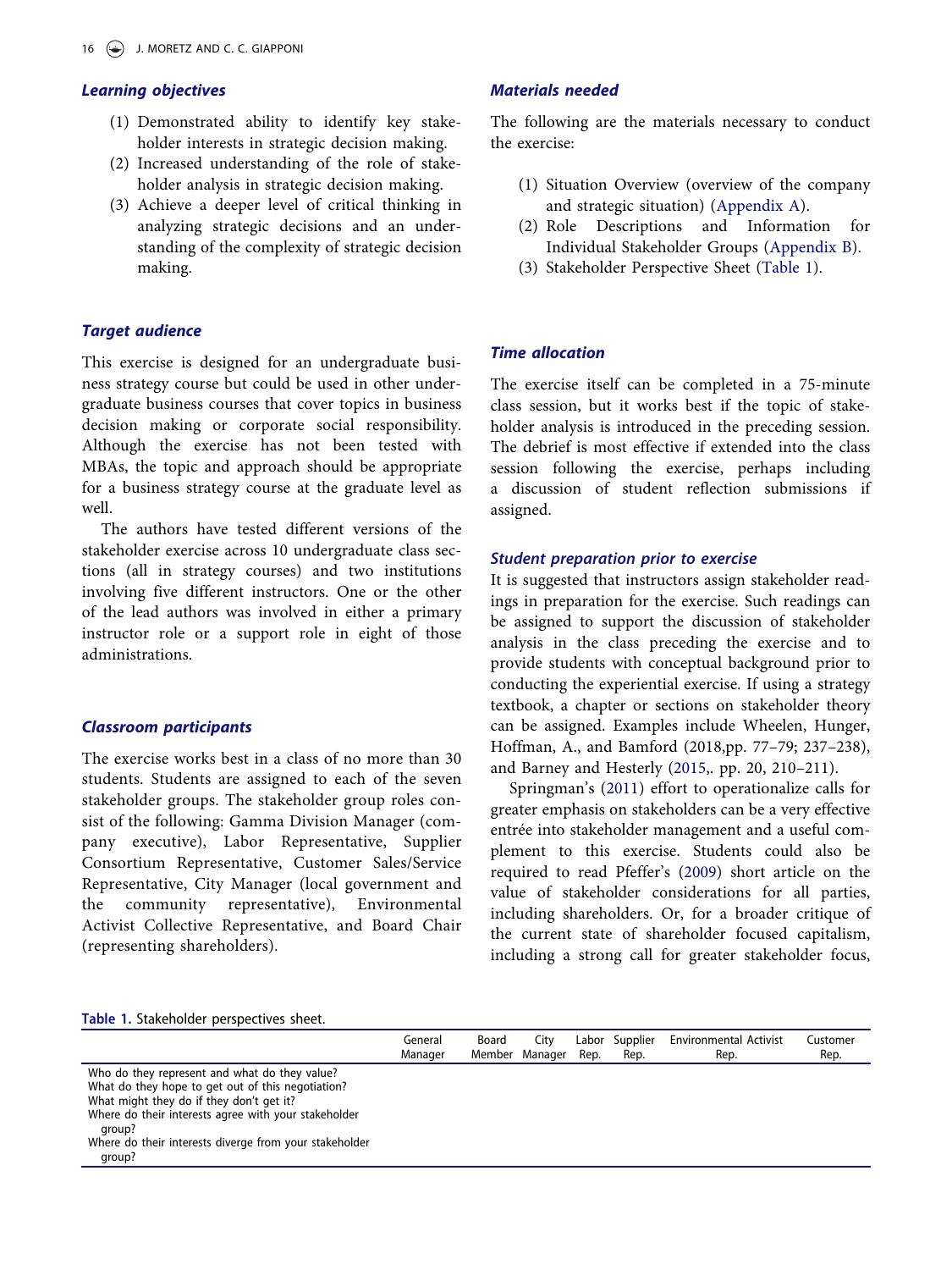<span id="page-4-0"></span>they might read "Capitalism for the Long Term" by Dominic Barton ([2011\)](#page-9-21), McKinsey's Global Managing Director from 2009 to 2018.

In addition to the assigned readings, the students should be provided with the Situation Overview ([Appendix A\)](#page-9-17) and required to read the material prior to the assigned date for conducting the exercise. Without this common prior reading, it will be difficult to complete the exercise effectively within a single 75 minute session.

Running the Exercise: Time Allocation

- 1. Instructor provides a brief explanation of how the exercise will proceed. 5 minutes
- 2. Students are randomly placed in stakeholder groups. 5 minutes
- 3. Stakeholder group members read the role material ([Appendix B](#page-10-0)), discuss their positions in homogenous groups and fill out the Stakeholder Perspective Sheet ([Table 1\)](#page-3-0) for their own stakeholder category only. 20 minutes
- 4. Students are placed into five heterogeneous teams with one representative from each stakeholder group and engage in negotiation discussions (students fill out the Stakeholder Perspective Sheet during the negotiation). 25 minutes
- 5. Each heterogeneous group writes up a brief description of their group's resolution and report out to the class. 10 minutes
- 6. Debrief the exercise. 10 minutes
- 7. Debrief in class session following the exercise. 20–30 minutes (Debrief should include discussion of reflection questions assigned post-exercise.)

Note: Timing can be adjusted for different length sessions.

#### Detailed exercise instructions

#### Preparation prior to class

As noted in the preceding, the instructor may introduce stakeholder theory in a course lecture prior to the classroom exercise. If using a strategy textbook, chapters or sections relating to stakeholders and stakeholder theory should be assigned. Articles or readings such as Pfeffer's ([2009](#page-9-20)) "Shareholders First? Not So Fast" or Springman's ([2011](#page-9-19)) "Implementing a Stakeholder Strategy" may also be useful in providing a relatively short introduction to the importance of stakeholder management for long-term success. Assigned stakeholder readings can be used for preparation before class or to solidify learnings after the exercise.

In addition, the Situation Overview [\(Appendix A](#page-9-17)) should be distributed at the end of the class period prior to the exercise. Students are required to read the situation overview before the simulation exercise session. This enables all the students to enter the exercise with some common base of knowledge regarding the broader situation. In addition, this advance reading allows instructors to avoid the problem of "reading" overload prior to the start of the exercise and gain more time to conduct the experiential activity.

Hard copies of the stakeholder group information ([Appendix B](#page-10-0)) are prepared prior to the class for distribution during the exercise. The use of hard copies rather than electronic copies is recommended because it affords students the ability to make notes directly on the copies, is more efficient, and minimizes opportunities for distraction.

#### Instructor introduction to the exercise

Provide a very brief overview of how the class exercise will proceed, indicating that the students will be assigned to a stakeholder group associated with the company and strategic issue; the stakeholder groups will review material provided by the instructor and discuss the stakeholder position; the stakeholder groups will be broken up into heterogeneous teams for a negotiation session (one stakeholder representative on each negotiation team); negotiations will be conducted, resulting in a brief written summary of the resolution; resolutions will be reported out to the class. Instructions at the start of the class should be limited to a broad overview, with more specific instructions given during each phase of the exercise (more efficient, less need to repeat instructions). It is helpful to ensure that students understand that they will count off two times over the course of the exercise, once for their homogeneous stakeholder group and again for their heterogeneous negotiation group.

#### Stakeholder group assignment

Students are randomly assigned to a stakeholder group by counting off from 1 to 7. The groups are relocated in various areas of the classroom. Each individual student is handed a copy of their stakeholder role material (see [Appendix B\)](#page-10-0) and a copy of the Stakeholder Perspectives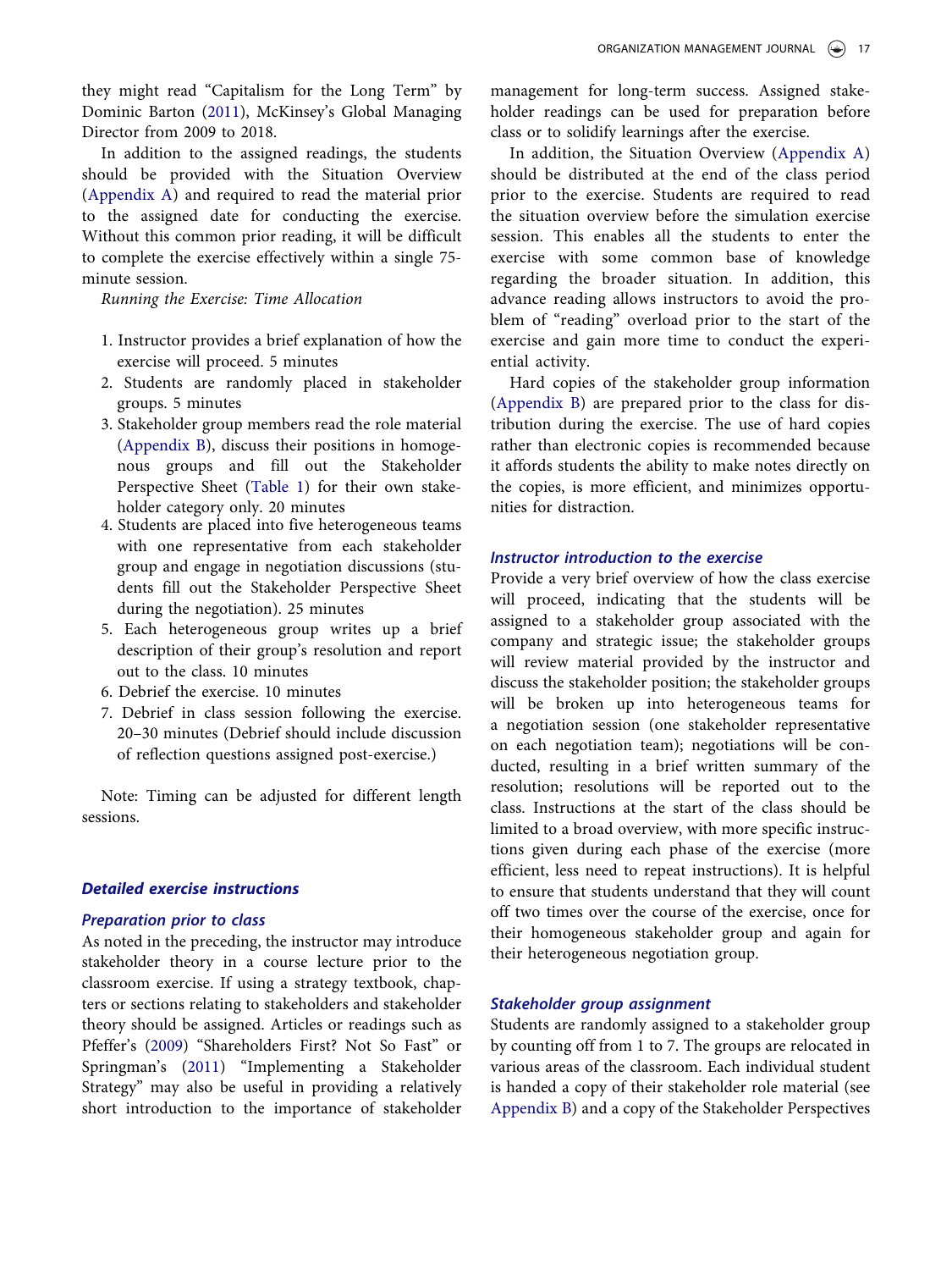Sheet (see [Table 1](#page-3-0)). (Note: if the class size is not easily divisible by 7, the extra students can be placed in any stakeholder group as observers and assigned to draft a short observer report.)

#### Stakeholder group discussions

Members of each homogeneous stakeholder group read the role material and discuss their stakeholder position as a group. Each student responds to the first three questions on the Stakeholder Perspective Sheet for their stakeholder role only. Students do not need to complete the points of agreement or disagreement for their own stakeholder role. The students are instructed to identify which stakeholder group they are representing at the top of the Stakeholder Perspective Sheet. The aim of this phase of the exercise is to ensure that students understand and identify with their assigned stakeholder position as strongly as possible.

#### Stakeholder negotiations

Students number off again for placement into heterogeneous negotiation teams with one representative from each stakeholder group. Ideally, all negotiation groups will include all seven roles. Students are instructed to write their negotiation team number at the top of the Stakeholder Perspective Sheet. The teams engage in negotiations in a pursuit of a resolution that satisfies each stakeholder. During the negotiations, the students are instructed to fill out the Stakeholder Perspectives Sheet based on their perceptions of the perspectives of each of the stakeholders. These sheets are collected at the end of the exercise in order to check for diligent participation in the negotiation discussion. It is very helpful for the instructor to move from group to group, observing and providing suggestions or reinforcement if any groups seem to be struggling. If multiple instructors are available to observe and interact with the negotiating groups, this approach can help to enhance student energy and engagement. One point that is often interesting to raise partway through negotiations is the possibility of exploring solutions outside of the specific elements noted in the situation overview and individual role sheets. For example, we have prompted further discussion of environmental issues by asking students to consider the role of federal agencies such as the Environmental Protection Agency (EPA).

#### Negotiation teams write up resolution

Each heterogeneous group writes up a very brief description of the resolution of the negotiation

detailing how the concerns of each stakeholder group have been addressed. Each group reports out to the class.

#### Debrief of the exercise

Given the richness and complexity of the exercise, instructors should conduct a short debrief during the last 10 minutes of the class session and then continue with a more robust debrief in the class session following the exercise. Classes that run for substantially longer may allow full debrief in the same session, but such an approach does not allow for student reflection assignments prior to the second debrief.

The 10-minute debrief immediately following the exercise works best when combined with reports from each negotiation team about their resolution of the situation. Differences between teams are an interesting point of discussion, and the instructor can select specific points to ask for clarification. The instructor can ask whether any specific stakeholder group's interests weighed heavily in reaching the final resolution. In addition, if any stakeholder groups appear to have been given short shrift or to have gotten a poor deal in the negotiation, asking for clarification about that stakeholder group and its interests may be fruitful. We generally do this in a nonconfrontational manner, asking what led to that decision, rather than pointing it out as an error or a mistake. Students may also have legitimate differences of opinion based on assumptions they made during the reading or negotiation, and these differences in assumptions also often provide a good point for debrief discussion.

Prior to the exercise, students often confuse the terms shareholder and stakeholder, indicating that they may have been primed by agency logic to think primarily, if not entirely, in terms of shareholder value. The exercise is designed to help students return to considering a broader array of perspectives and interests when making or assessing strategic decisions. This broader perspective on strategic decision making should be highlighted and discussed explicitly during the debrief of the exercise.

If the debrief is continued in a subsequent class session, the instructor can begin by asking the teams how their resolutions position the company for the long term. Reference to the Pfeffer [\(2009](#page-9-20)) reading and the link between stakeholder considerations and longterm performance provides a good opportunity to solidify learning outcomes.

It is strongly suggested that instructors require a reflection assignment. If student reflections are assigned, the continuation of the debrief can leverage those assignments as well. It can be particularly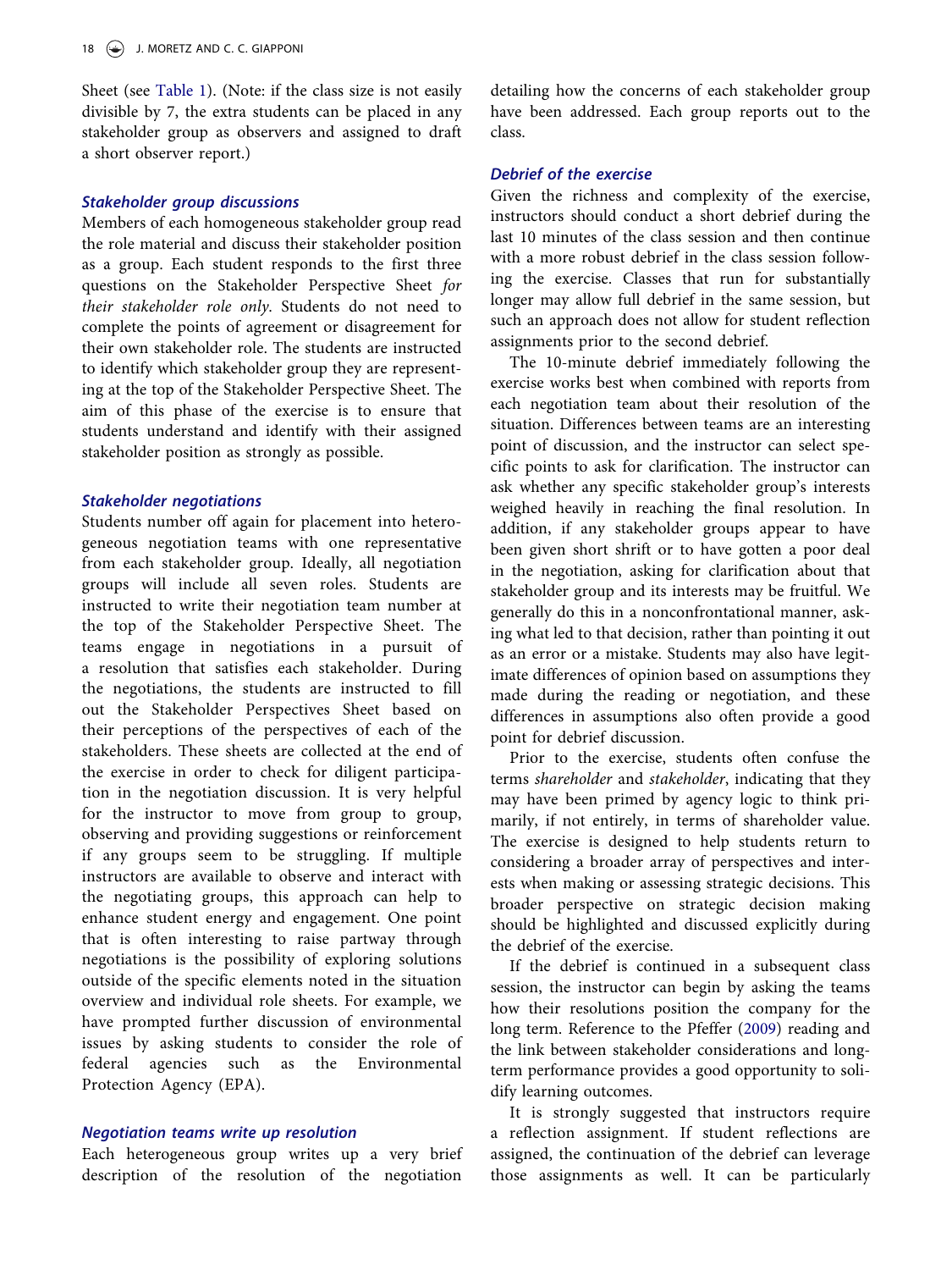effective to ask students to consider the potential impact of different stakeholder groups on the firm's ability to implement the decision and to execute its ongoing strategy. In addition, students can be asked what they consider to be the most important learning outcome of the exercise. This question reinforces the learning that comes from their personal reflections as they express those orally and also are exposed to similar insights expressed by other students. Conducting an in-class debrief after submission of individual reflections also provides an opportunity for student exposure to differing student perceptions of learning that can add depth to the understanding of stakeholder analysis.

#### Student feedback and student learning outcomes

When we run this simulation in our courses, we require students to submit reflections on changes in their perceptions and key learnings resulting from the stakeholder exercise. Students in these courses are overwhelmingly traditional fourth-year undergraduates in their early twenties. They represent all business majors, are primarily Caucasian, and are approximately two-thirds male. Tests of the exercise were administered by one of the authors, and the themes were identified by two researchers independently. Since students reacted to the exercise from the same course background with the same required readings and previous discussions, the reflections had a substantial degree of similarity and there was strong agreement regarding themes across the researchers. Presented next are some of the learning themes that emerged from the student papers with a sample of supporting student comments.

# Importance of Stakeholders and Stakeholder Considerations in Decision Making

The stakeholder simulation that we completed in class was a great insight into the different factors that companies must consider when making strategic decisions. There are many different constituents that are affected by a company's activities and decisions, therefore the company must find a way to balance all of these components.

In my opinion, I just thought it was very surprising and interesting to see the impact this had on so many different people. In the future, my perspective has changed and I will now be able to understand how decisions in the business world don't just affect the obvious people.

My opinions changed after the simulated negotiations that took place in class. It is one thing to read about the topic, but in actively taking on roles within the negotiation I was able to see more clearly how one must take into account each perspectives' demands.

What I learned was that each of the figures involved in decision making had unique claims and backgrounds that needed to be considered before making the strategic decision.

After splitting up into groups in class and negotiating amongst my peers, my focus opened up and I began to realize just how many different groups of people were really involved and affected by the Gamma situation.

Overall I felt that this was a good negotiation as it took in all the different factors of the stakeholders that come about when making business decisions.

# Stakeholder Analysis Highlights the Complexity of Strategic Decision Making:

After the simulation, my opinion on this whole ordeal was significantly altered because I realized that it was not quite as simple as going overseas or staying locally. Once I got the hands-on component of the simulation done I saw that, especially since I was acting as a company executive and rising manager, there was a whole lot at stake. As the manager I saw just how complex the issue at hand was for besides simply weighing going overseas, other stakeholders had to be considered.

It was very interesting to play a role in this negotiation and see how different sides may create conflict/complexities in a real business decision.

After reading this article on my own and for the first time I thought that the article was pretty straightforward and easy to understand. However, after engaging in the negotiation exercise my opinions definitely did change about the Gamma situation. I found it was difficult to make a decision because there were so many different stakeholders.

It was important to integrate the bigger picture when coming to a negotiation, not just that of the group one was representing.

All seven stakeholders had a valid point and finding a mutual agreement among them is not clearcut.

Before the negotiations I believed that Gamma should outsource their business because it would cut down costs and did not take the community, local suppliers, or the environment into large enough account. As our group explained the repercussions of Gamma's proposed move on each party involved, I realized that Gamma was far too important to the local economy and outsourcing would have detrimental affect on the community. It is important to note that local suppliers, workers, town officials, and the environment all make up the community, Gamma's proposal to outsource would hurt each party due to their dependence on business, employment, taxes, and clean land/water. The negotiations swayed my opinion to hold the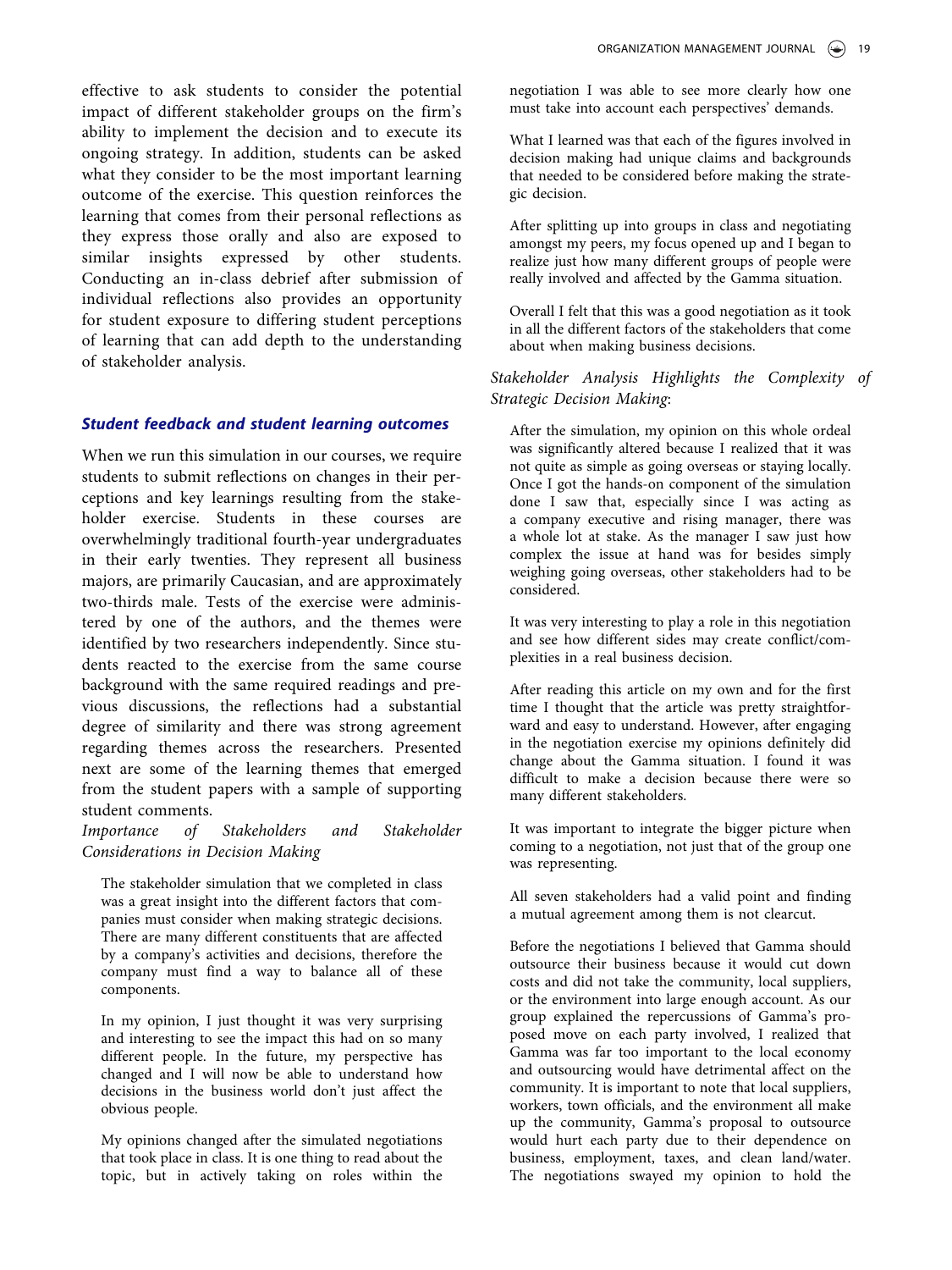members of the local economy to the same standard of importance as Gamma's attempt to cut costs by outsourcing.

#### Interdependence of Stakeholder Groups

When negotiating in our groups, the only ones with background on the situations of each different constituent group was the person representing the specific group, making it especially important to fully listen to each group's needs, and find where our needs and wants overlap in order to compromise and reach an agreement.

When I first began speaking with my group, I believed that only the suppliers needed to be happy and then everything will work out. But, when getting to know what the other group members needed, I realized that there had to be a little give in what I was saying. I also realized that everyone had a large connection because if for example, I didn't say I would lower my prices, the sales reps would want to outsource ultimately meaning that the laborers would have no job.

Dropping the ball on any component would create consequences for Gamma as well as other groups.

While acting as a supplier representative when Gamma was outsourcing their suppliers abroad, and while recognizing that a lot of locals depended on the local supplier group for jobs, it became clear just how many people become part of the equation when negotiating for decisions like this.

In the case if the environmentalist did not get what they want (cleaning up the toxic waste) then at the end of the line the board would have not had a company with a good reputation and most likely the company would not be in business.

I was also surprised to find certain stakeholders working together to negotiate in a way they would both benefit.

#### Changes in Perceptions of Stakeholder Groups

My opinions changed after the simulated negotiations that took place in class. It is one thing to read about the topic, but in actively taking on roles within the negotiation I was able to see more clearly how one must take into account each perspectives' demands.

What I encountered that surprised me was the idea that the managers who, if in reality, were an actual general manager that was as involved as said in the reading, would have a much harder time disassociating themselves from their employee for the survival of the business itself. While I could easily brush off the idea that of layoff or changing the supplier to a cheaper overseas supplier was for the betterment of the business, an actual manager would be looking at putting people's livelihoods at risk with this decision, especially with a town's economy so strong integrated into Gamma's business. The manager may be laying off

people who children are friends with, they could be their neighbor or someone they consider themselves friends with.

This in class role-playing was a thought provoking because I have been an employee in a company before but never had to think of the interests of the collective. In addition, in school, especially my finance major, we are taught to almost solely think about profit and shareholder wealth so to be put in a situation to think about the general employee was certainly different but beneficial. With that being said, reading the case the first time I was thinking about the bottom line from the either managers or board of directors point of view but after I realized the importance of the "little guy." The general employee is so important to a company because they are the ones directly responsible for the success of the company and the quality of the goods/services. In addition, it added an increased level of humanity to the people caring about their job security and their quality of life.

My initial reaction somewhat changed after doing the exercise, I think it was cause [sic] it put it into a different perspective than [sic] compared to reading. When we acted as the specific representatives it made you respect one of the needs differently than compare to reading it.

Something that I found interesting, though, was that while I ranked supplier importance very low on my first survey, and while I ranked it in a similar last place position post-negotiating, I was surprised with how much I sided with these suppliers after playing the role of a supplier rep.

Initially after reading the analysis I was very one sided in my stance about the way the company should be positioned when dealing with the issues that arose. … However, after sitting in on the meetings my opinions changed.

Thus, we have anecdotal evidence from the student reflections that students believe that their perceptions of stakeholder issues changed as a result of the exercise. However, we wanted to confirm this student reflection finding with some data analysis.

Students were asked to complete a survey before and again after the simulation exercise. The survey included seven Likert-scale questions, one for each role, in addition to a seven-part constant-sum question in order to assess student perceptions of the importance of the stakeholders in the simulation. Limitations in the survey tool used made a complete within-subjects analysis impossible, but preliminary data analysis showed some intriguing changes in student assessment of stakeholder importance. For example, although shareholders and management were ranked as the most important stakeholder groups both before and after the exercise, the number of students rating Employees as either very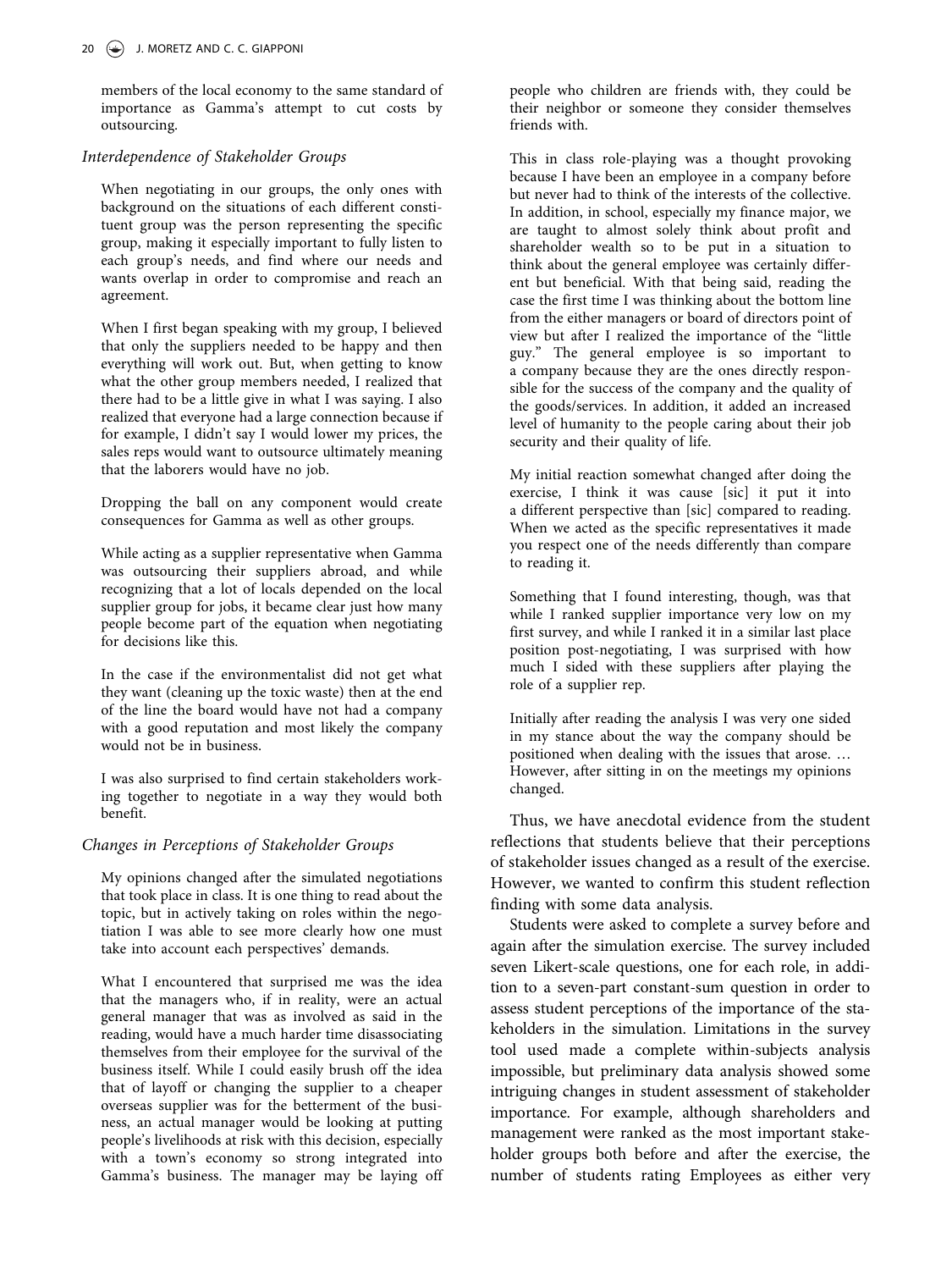important or important increased by 10% (from 63% of respondents to 73%). Ratings for the importance of the Community were even more changed, from 79% of the respondents rating it as very important, important, or somewhat important to 98% rating it so. Although there was little change in the Likert rating of importance for Suppliers, when asked to allocate points in a fixed-sum question (total of 100 points to allocate), the assessment of supplier importance increased markedly, from an average of 9.47 points to an average of 11.62. The only other category to show a substantial increase in average assessment was Community, moving from 10.33 to 11.59. However, we did note a substantial decline in the assessment of the Environment, from 14.26 to 10.9, which was much larger than the decline for Shareholders and Managers. It appears that many students, in attempting to increase the importance of other stakeholder groups, found it easiest to reduce their assessment of the relative importance of the environment. This result may also have been influenced by the details of the case itself. In the business case presented to the students, financial considerations and the threat of offshoring may have dominated students' attention.

#### Conclusion

In business management, stakeholders matter. Stakeholder analysis is not only important for its societal benefits but also for long-term business performance (Freeman & McVea, [2001;](#page-9-1) Pfeffer, [2009](#page-9-20)). As was noted in one student reflection, the exercise revealed "how important the balance between short term goals and long-term goals are not only for company executives" but for all stakeholders. The student posited, "If you tip the balance too far in one direction, it could be a major, costly mistake for any of the stakeholders involved." Integrating stakeholder analysis into business decisionmaking processes can provide insights that foster a long-term perspective.

Stakeholder management was considered one of the primary management tasks during the 1950s and 1960s, but the shareholder capitalism mindset that is myopically focused on shareholder wealth maximization subsequently became the dominant strategy driver (Pfeffer, [2009](#page-9-20)). This orientation is also common in business school curriculum. The exercise outlined in this article offers an opportunity to increase student awareness of the importance of stakeholder considerations in business decision making.

Although the stakeholder approach adds complexity and often exposes conflicting interests and claims, it can contribute to deeper levels of critical thinking and the development of business decisions that best

position a company for the long term. Stakeholder theory provides an important lens in business strategy. This experiential exercise affords an opportunity to enhance student understanding and promote broader considerations of stakeholders that support effective strategic decision making.

# **Notes**

- <span id="page-8-0"></span>1. Scanning and analysis of external environmental forces: sociocultural, technological, economic, ecological, political/legal.
- <span id="page-8-5"></span><span id="page-8-1"></span>2. Michael Porter's ([1980\)](#page-9-22) analysis of five industry forces: threat of new entrants, intensity of rivalry among existing competitors, threat of substitute products or services, bargaining power of buyers, bargaining power of suppliers.
- <span id="page-8-4"></span><span id="page-8-2"></span>3. Such as Jay Barney's [\(1995](#page-9-23)) VRIO/VRIS framework.
- <span id="page-8-3"></span>4. Analysis of strengths, weaknesses, opportunities, and threats.
- <span id="page-8-6"></span>5. [https://www.forbes.com/sites/deborahweinswig/2016/](https://www.forbes.com/sites/deborahweinswig/2016/10/18/made-in-america-movement-making-waves/#152d42636f62) [10/18/made-in-america-movement-making-waves](https://www.forbes.com/sites/deborahweinswig/2016/10/18/made-in-america-movement-making-waves/#152d42636f62) [/#152d42636f62.](https://www.forbes.com/sites/deborahweinswig/2016/10/18/made-in-america-movement-making-waves/#152d42636f62)
- <span id="page-8-7"></span>6. [http://www.consumerreports.org/cro/magazine/2015/](http://www.consumerreports.org/cro/magazine/2015/05/made-in-america/index.htm) [05/made-in-america/index.htm.](http://www.consumerreports.org/cro/magazine/2015/05/made-in-america/index.htm)
- <span id="page-8-8"></span>7. [https://www.forbes.com/sites/richardfinger/2013/04/](https://www.forbes.com/sites/richardfinger/2013/04/29/why-american-airlines-employees-loathe-management/#79c611533d9f) [29/why-american-airlines-employees-loathe](https://www.forbes.com/sites/richardfinger/2013/04/29/why-american-airlines-employees-loathe-management/#79c611533d9f)[management/#79c611533d9f.](https://www.forbes.com/sites/richardfinger/2013/04/29/why-american-airlines-employees-loathe-management/#79c611533d9f)

#### Disclosure statement

No potential conflict of interest was reported by the authors.

#### Notes on contributors

Jeff Moretz is an assistant professor of Business Strategy & Technology Management at the Charles F. Dolan School of Business at Fairfield University. He teaches and researches in the areas of strategic management, entrepreneurship, and innovation management. He has particular interest in open innovation, the impact of information flows on firm strategy and organization, case research, and experiential learning. He can be reached at jmoretz@fairfield.edu.

Catherine C. Giapponi is an associate professor of management at the Charles F. Dolan School of Business at Fairfield University. Her primary research interests include business strategy, corporate governance, case writing, and experiential learning. She has published in the Case Research Journal, Journal of Business Ethics, International Journal of Educational Management, International Journal of Risk Assessment and Management, Journal of Individual Employment Rights, Journal of the International Academy for Case Studies, North East Journal of Legal Studies, Journal of the Transportation Research Forum, and Organization Management Journal. She can be reached at cgiapponi@fairfield.edu.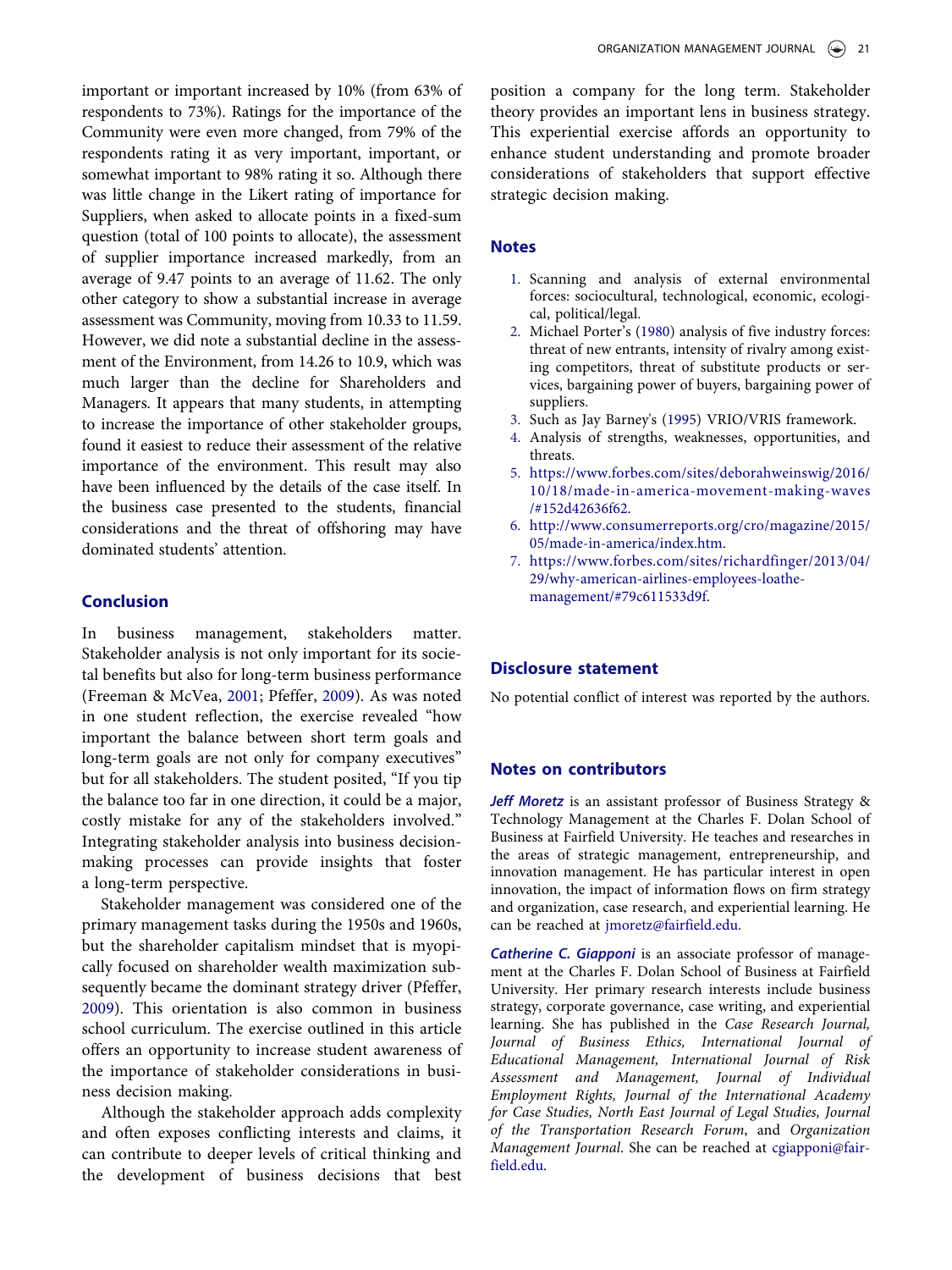#### **References**

- <span id="page-9-7"></span>Alstete, J. W., & Beutell, N. J. ([2016](#page-2-0)). Balancing instructional techniques and delivery formats in capstone business strategy courses. Quality Assurance in Education, 24(2), 173–193. doi[:10.1108/QAE-04-2014-0016](http://dx.doi.org/10.1108/QAE-04-2014-0016)
- <span id="page-9-10"></span>Arias-Arand, D. ([2007](#page-2-1)). Simulating reality for teaching strategic management. Innovations in Education and Teaching International, 44(3), 273–286. doi[:10.1080/14703290701486662](http://dx.doi.org/10.1080/14703290701486662)
- <span id="page-9-23"></span>Barney, J. ([1995\)](#page-8-4). Looking inside for competitive advantage. Academy of Management Executive, 9(4), 49–61.
- <span id="page-9-18"></span>Barney, J., & Hesterly, W. ([2015](#page-3-1)). Strategic management and competitive advantage: Concepts and cases. Hoboken, NJ: Pearson Education.
- <span id="page-9-21"></span>Barton, D. [\(2011\)](#page-4-0). Capitalism for the long term. Harvard Business Review, 89(3), 85–91.
- <span id="page-9-15"></span>Collins, E, & Kearins, K. ([2007](#page-2-2)). Exposing students to the potential and risks of stakeholder engagement when teaching sustainability: A classroom exercise. Journal of Management Education, 31(4), 521–540. doi[:10.1177/](http://dx.doi.org/10.1177/1052562906291307) [1052562906291307](http://dx.doi.org/10.1177/1052562906291307)
- <span id="page-9-5"></span>Evan, W., & Freeman, R. E. ([1988\)](#page-1-0). A stakeholder theory of the modern corporation: Kantian capitalism. In T. Beauchamp & N. Bowie (Eds.), Ethical theory and business (3rd ed., pp. 75–93). Englewood Cliffs, N.J.: Prentice-Hall.
- <span id="page-9-2"></span>Freeman, R. E. ([1984](#page-1-1)). Strategic management: A stakeholder approach. Boston, MA: Pitman.
- <span id="page-9-3"></span>Freeman, R. E. ([2010](#page-1-2)). Strategic management: A stakeholder approach. New York, NY: Cambridge University Press.
- <span id="page-9-6"></span>Freeman, R. E., & Evan, W. M. [\(1990](#page-2-3)). Corporate governance: A stakeholder interpretation. The Journal of Behavioral Economics, 19, 337–359. doi:[10.1016/0090-](http://dx.doi.org/10.1016/0090-5720(90)90022-Y) [5720\(90\)90022-Y](http://dx.doi.org/10.1016/0090-5720(90)90022-Y)
- <span id="page-9-4"></span>Freeman, R. E., Harrison, J. S., Wicks, A. C., Parmar, B. L., & de Colle, S. ([2010\)](#page-1-3). Stakeholder theory: The state of the art. New York, NY: Cambridge University Press.
- <span id="page-9-1"></span>Freeman, R. E., & McVea, J. [\(2001](#page-1-4)). A stakeholder approach to strategic management. Darden Business School Working Paper No. 01-02. Retrieved from [https://papers.ssrn.com/](https://papers.ssrn.com/sol3/papers.cfm?abstract_id=263511) [sol3/papers.cfm?abstract\\_id=263511](https://papers.ssrn.com/sol3/papers.cfm?abstract_id=263511)
- <span id="page-9-8"></span>Greiner, L. E., Bhambri, A., & Cummings, T. G. [\(2003\)](#page-2-4). Searching for a strategy to teach strategy. Academy of Management Learning & Education, 2(4), 402–420. doi:[10.5465/amle.2003.11902092](http://dx.doi.org/10.5465/amle.2003.11902092)
- <span id="page-9-14"></span>Joshi, M. P., Davis, E. B., Kathuria, R., & Weidner, C. K., II. [\(2005\)](#page-2-5). Experiential learning process: Exploring teaching and learning of strategic management framework through the winter survival exercise. Journal of Management Education, 29(5), 672–695. doi[:10.1177/1052562904271198](http://dx.doi.org/10.1177/1052562904271198)
- <span id="page-9-13"></span>Kolb, D. A. [\(1984](#page-2-6)). Experiential learning: Experience as the source of learning and development. New Jersey, NJ: Prentice-Hall.
- <span id="page-9-12"></span>Kunkel, S. W. ([2002](#page-2-7)). Consultant learning: A model for student-directed learning in management education. Journal of Management Education, 26(2), 121–128. doi:[10.1177/105256290202600202](http://dx.doi.org/10.1177/105256290202600202)
- <span id="page-9-11"></span>Mitchell, R. C. [\(2004\)](#page-2-1). Combining cases and computer simulations in strategic management courses. Journal of Education for Business, 79(4), 198–204. doi[:10.3200/](http://dx.doi.org/10.3200/JOEB.79.4.198-204) [JOEB.79.4.198-204](http://dx.doi.org/10.3200/JOEB.79.4.198-204)
- <span id="page-9-20"></span>Pfeffer, J. [\(2009](#page-3-2)). Shareholders first? Not so fast…. Harvard Business Review, 87(7,8), 90–91.
- <span id="page-9-22"></span>Porter, M. ([1980\)](#page-8-5). Competitive strategy. New York, NY: Free Press.
- <span id="page-9-0"></span>Post, J., Preston, L., & Sachs, S. [\(2002\)](#page-1-5). Managing the extended enterprise: The new stakeholder view. California Management Review, 45(1), 6–28. doi[:10.2307/](http://dx.doi.org/10.2307/41166151) [41166151](http://dx.doi.org/10.2307/41166151)
- <span id="page-9-16"></span>Reade, C., Todd, A. M., Osland, A., & Osland, J. [\(2008\)](#page-2-8). Poverty and the multiple stakeholder challenge for global leaders. Journal of Management Education, 32(6), 820–840. doi:[10.1177/1052562908317445](http://dx.doi.org/10.1177/1052562908317445)
- <span id="page-9-9"></span>Sparks, R. J., & Langford, J. ([2013](#page-2-9)). An examination of traditional business case studies – Are they outdated in today's technological connected environment? Journal of Business Case Studies, 8(2), 217–222. doi[:10.19030/jbcs.v8i2.6810](http://dx.doi.org/10.19030/jbcs.v8i2.6810)
- <span id="page-9-19"></span>Springman, J. ([2011](#page-3-3), July 28). Implementing a stakeholder strategy. Harvard Business Review. Strategy Execution section digital content Retrieved from [https://hbr.org/2011/](https://hbr.org/2011/07/implementing-a-stakeholder-str) [07/implementing-a-stakeholder-str](https://hbr.org/2011/07/implementing-a-stakeholder-str)
- Wheelen, T., Hunger, J., Hoffman, A., & Bamford, C. (2018). Strategic management and business policy: Globalization, innovation, and sustainability. New York, NY: Pearson Education.

#### <span id="page-9-17"></span>Appendix A

# Business Stakeholder Analysis Simulation Situation Overview

Alphom is a multidivisional manufacturing company headquartered and operating primarily in the United States. The company is seen by many as a symbol of the innovation and business savvy of American business for decades. Gamma division, the firm's highest revenue generating business, was founded in your local city, Bedford Falls, and continues to have its divisional headquarters and most of its manufacturing operations in the city. Local relations have historically been strong on all fronts.

Alphom Corporation has been operating in the Bedford Falls community since shortly after Gamma division's founding more than 50 years ago. Gamma division, Alphom's highest revenue generating business, remains the most significant local employer. Alphom has won awards as a good place to work and as a civically minded business. Gamma division, specifically, has had a good relationship with the local community and local government in Bedford Falls and was listed for several years as one of the best companies to work for in the area. It has generally had a good relationship with local suppliers, with some innovative product ideas coming out of the local supplier community. Recent difficulties related to increasing competition from overseas competitors, aging facilities, and a local tax and fee burden that is higher than in many other areas have caused some tensions to develop, but relations with the community and labor are still fairly strong. Supplier relationships became strained as the company, under the leadership of the former Gamma manager, began shifting sourcing for several components of its core products to overseas suppliers. The former Gamma manager had moved to the area upon taking the position as Gamma manager, but has moved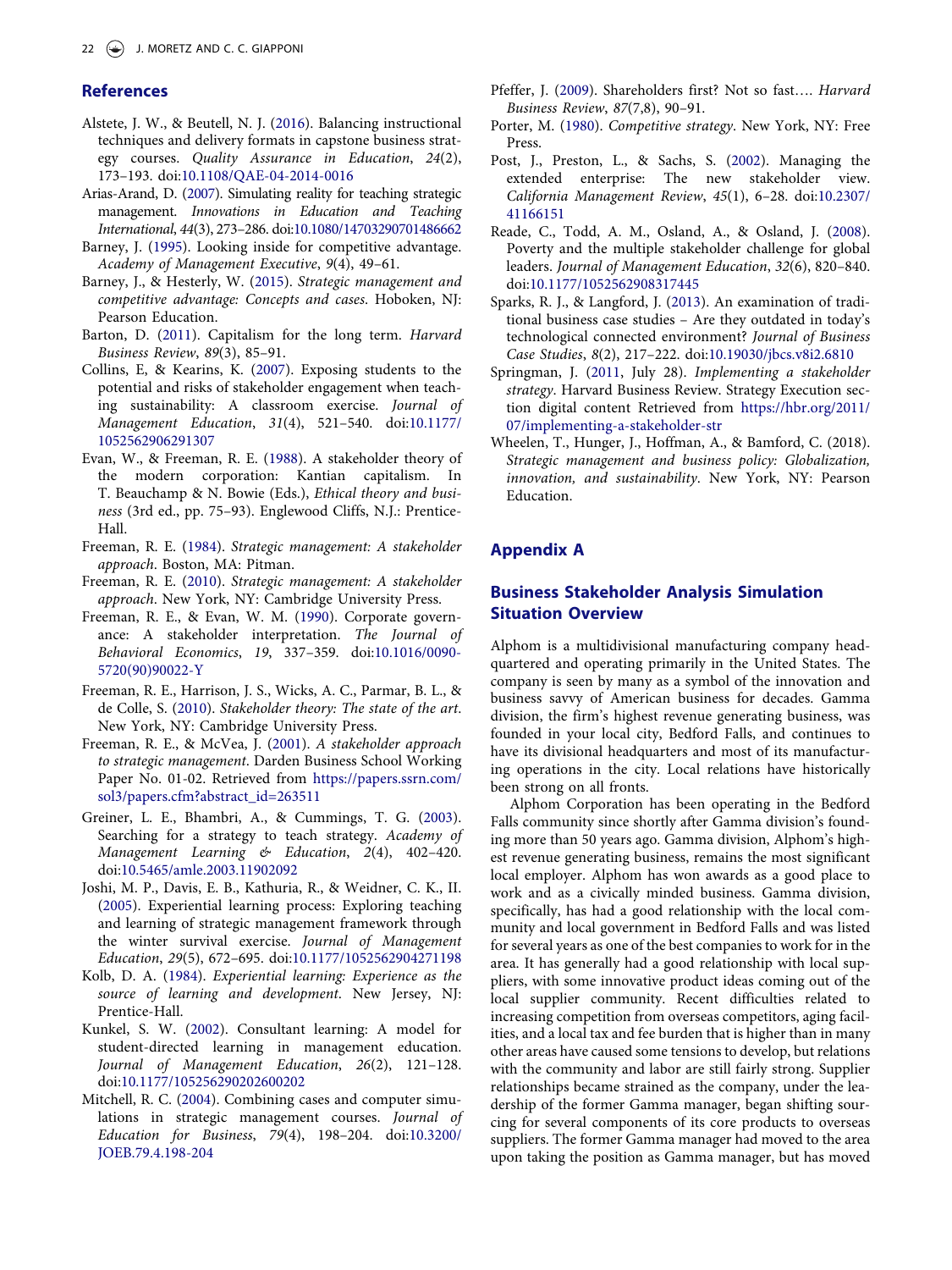away again after recently being appointed chief operating officer (COO) for the parent company, Alphom.

Although product sales have remained strong, Gamma division's profitability has begun to slip in recent years due in large part to competition from international competitors. Most industry analysts agree that these competitors face substantially weaker government oversight and regulation regarding working conditions, plant safety, environmental issues, etc. Local labor rates are substantially higher than elsewhere in the country and dramatically higher than those in many developing countries. Productivity and quality in domestic plants, however, have historically been higher than in foreign locations. While quality remains higher in the local plant, market share has been slipping as some customers opt for cheaper alternatives.

Environmental concerns have arisen, as well, but there are differences of opinion regarding responsibility and culpability. Some have argued that the labor and environmental activists who have begun protesting and agitating against the company are anticorporate and supported by groups from the national level, rather than representing local sentiment. Others contend that business too often ignores its responsibilities for the environment as companies pursue profit above all else. The most prominent local issue arises from a site that Gamma acquired after a local company, a former supplier to Gamma, collapsed into bankruptcy. Gamma stepped in and acquired the firm, reducing the potentially dire immediate economic impact by retaining many of the employees who had worked at the failed company. Unfortunately, the site had not been particularly well managed for decades before Gamma agreed to take it on.

The newly appointed Alphom COO has been aggressively exploring opportunities to move production of many Alphom products overseas, including the core products long produced by the Gamma division. The COO argues that obvious competitive issues preclude releasing information about this offshoring push until the company has made a firm decision on direction. Some industry analysts argue that tax incentives, higher quality and productivity, and marketing considerations favor continuing a high degree of domestic production. Indeed, the "Made in America" movement favored domestic production, and the U.S. Department of Commerce reported that manufacturing in the United States grew 45% from 2009 to 2014, resulting in nearly  $650,000$  $650,000$  $650,000$  new manufacturing jobs.<sup>5,[6](#page-8-7)</sup> Others argue that reasonable concessions from local government, labor, and suppliers are unlikely to achieve the same savings as wholesale offshoring of production.

Given pressures from top management and the rise of global competition in the market for Gamma division's products, the current Gamma Division Manager recently launched a major negotiating effort with local labor, suppliers, and government in order to address overall cost related issues at the local plant in order to establish a more favorable competitive position and allow more pricing flexibility in the market. Gamma's importance to the local community was highlighted in recent election campaigns where all parties courted favorable public opinion by aligning themselves with Gamma and professing their strong commitment to keeping up the long-standing good relationship between government and Alphom's Gamma division. Although negotiations with labor have been challenging at times, Alphom has seen little true

conflict with labor over the years, and labor leaders have expressed a willingness to work with the company as it deals with competitive threats.

#### <span id="page-10-0"></span>Appendix B

# Role Descriptions and Information for Individual Stakeholder Groups

- 1 Gamma Division Manager (Company Executive)
- 2 Labor Representative
- 3 Supplier Consortium Representative
- 4 Customer Sales/Service Representative

5 – City Manager (Local Government/Community Representative)

6 – Environmental Activist Collective Representative

7 – Board Member (Shareholder Representative)

#### 1 – Gamma Division Manager (Company Executive)

You have been an employee of Alphom for over 10 years, having recently risen to the position of senior vice-president (SVP) in charge of the Gamma division's local operations. Your position at Alphom, including the probability of a promotion to a senior executive position at corporate headquarters, is tied to the financial success of the Gamma division. While product sales are still strong, Gamma's profitability has slipped recently due in large part to international competition coupled with relatively higher domestic labor costs.

Your predecessor, who was recently appointed chief operating officer (COO) of Alphom, began an outsourcing initiative for many components in order to begin addressing the cost disparity with foreign competition. This initiative began by replacing the suppliers for many of the lower value components with international suppliers at a cost savings of more than 15% for some items. Although a few local suppliers were impacted, many of those supplies were purchased from outside the local area already. A more recent initiative, begun a year before your appointment, replaced a few key components formerly purchased from local suppliers with parts from overseas competitors. Initial quality and delivery problems caused some significant issues during the first year, actually costing the company substantially more than under the previous supply chain arrangements. However, projections by the division auditing group show future year savings in the 10–15% range as a conservative estimate.

Since taking the position of COO, your predecessor has been aggressively exploring opportunities to move production of many Alphom products overseas, including the core products long produced by the Gamma division. The COO's office argues that obvious competitive issues preclude releasing information about this offshoring push until the company has made a firm decision on direction, but internal scuttlebutt favors the opinion that reasonable concessions from local government, labor, and suppliers are unlikely to achieve the same savings that the COO's office staff project from offshoring most of the division's operations.

You have become an active member of the community, serving in the local Rotary Club and coaching your daughter's soccer team. Your children attend the local public schools and many of their friends are the sons and daughters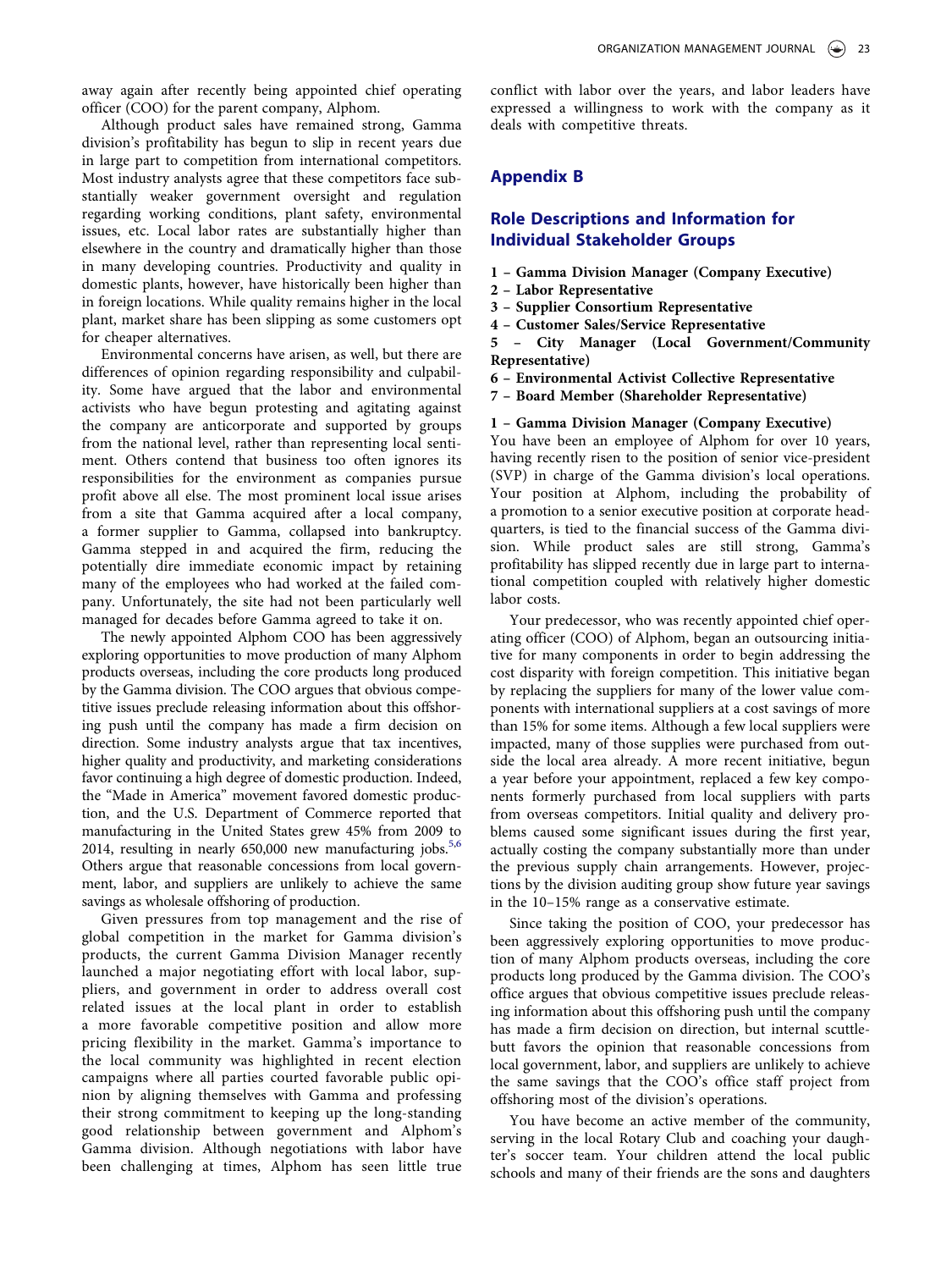of your employees. The company has been a strong corporate citizen, providing funding for the town's senior citizen center, sponsoring youth athletic teams, and offering scholarships for college-bound students. You have also begun partnering with the Superintendent of Schools to develop education programs designed to develop skills for noncollege-bound students seeking jobs in manufacturing. You have a personal interest in the local environment, and you are confident that Gamma is being a good steward in that respect.

You know that labor negotiations are often tense when salary reductions or changes in work rules are on the table, particularly since members of the management team earn substantially higher salaries than do those who work as hourly labor. However, you also know that recent declining profitability has severely reduced bonus income, with many managers receiving no bonus income in the last two years.

#### 2 – Labor Union Representative

Many Gamma division employees are "lifers," meaning that their entire working careers have been spent working for Gamma. A large number of local residents are retirees from Gamma, and many current employees are hoping to enjoy similar retirement comfort. There is pride among the employees working at Gamma. Relations with the firm have been fairly strong over the years, but recent changes in the industry have created some tension. Gamma division management has openly discussed the market changes that have brought international competitors into the fray with predictable impact on company sales and profitability. At least there had been no chatter about possible bankruptcy of the sort that had cost many retirees at other companies so dearly and lead to dramatic changes in worker wages and benefits.

As the elected representative of the workers at Gamma division, you have some authority to negotiate with the company on behalf of your co-workers, but any changes in wages or benefits would require a vote by the workers themselves in order for the change to be ratified. The relatively cordial history between the company and labor means that employees will likely accept some short-term reductions in wages, and perhaps even some restructuring of benefits deals, in exchange for the confidence that the jobs currently at Gamma would remain in the local plant rather than being outsourced or offshored. However, the employees took pay cuts and agreed to reduced benefits during the economic recession and many workers are keenly aware of the salary differentials between themselves and senior management at Alphom Corporation. You recently read about a situation in which labor took substantial pay cuts at American Airlines while management received extremely generous bonuses.<sup>[7](#page-8-8)</sup> Such management–labor disparities mean that your fellow employees are unlikely to tolerate dramatic cuts that seem to be one-sided and impact only line employees rather than including management and the broader company.

Although your primary concern is with labor conditions at Gamma, supplier contracts in the local community are also important to you and your colleagues since the employees of those companies are your friends and neighbors. Their welfare impacts the whole city. However, the workers at Gamma have been less clear about their position regarding the impact of the environmentalist groups that have recently become more active. If there are truly dangerous chemicals in the

local water supply, that is not a good situation, especially for the employees and families who live in the area. On the other hand, Gamma has been operating in the area for decades without any major problems coming to light. Some of your peers have argued that these groups are using recent news stories to try to get more donations rather than to do real environmental work that is good for the community. In the process they may be causing unnecessary problems for the company and endangering local jobs.

#### 3 – Supplier Consortium Representative

You have served as a supplier for Gamma company for over 20 years, and as a result of your familiarity with local business and the trust you have generated over many years, you have been asked to serve as the representative of the local supplier consortium in the discussions that the Gamma division manager has requested. Your company has provided Gamma with excellent quality at fair price. Along with other local suppliers, you have satisfied rush orders and have gotten product to Gamma on short notice when necessary. The work you do for the company constitutes almost 20% of your business, so loss of or significant reduction in this business would have a substantial negative impact on your company.

As a supplier yourself, you are well aware of the history of Alphom and its Gamma division in the local economy. Many local and regional businesses have built their success in large part on their ability to service the large contracts for goods and services demanded by Gamma division. Some businesses in the area have grown over the decades along with Gamma division, and are well structured to meet Gamma's need for quality and timely delivery. Gamma and the broader Alphom Corporation have benefitted from innovations and input on designs and products made by local suppliers, while providing a ready market for those suppliers to sell into.

As international competition has arisen more recently, Gamma has succumbed to economic pressures and begun to outsource more components to offshore providers, causing some tension with local suppliers. Most of the early changes in supplier relationships were felt by companies outside of the local community that were providing more commoditylike components, but some local businesses had lost contracts as well, and a few closed their doors permanently as a result. More recently, it has become clear that Gamma management is likely considering further outsourcing. The former manager of Gamma division has been promoted to chief operating officer of the parent company, Alphom, and may have continuing interest in outsourcing, along with more organizational clout to promote that agenda. However, the longstanding good relations with local suppliers would seem to argue in favor of Gamma division as a trustworthy buyer.

You know that Gamma will be looking for cost reduction targets in upcoming negotiations. Although specific contracts will have to be negotiated with each supplier and for each component, your role as representative will help you set the tone for those future negotiations. While you have some broad influence across the local supplier community, it is unlikely that many companies will be able to offer more than relatively low single-digit percentage reductions without endangering their own profitability and near-term survival, and those selling proprietary products with higher margins have less incentive to concede much in negotiations. If you can arrive at an amicable agreement with Gamma regarding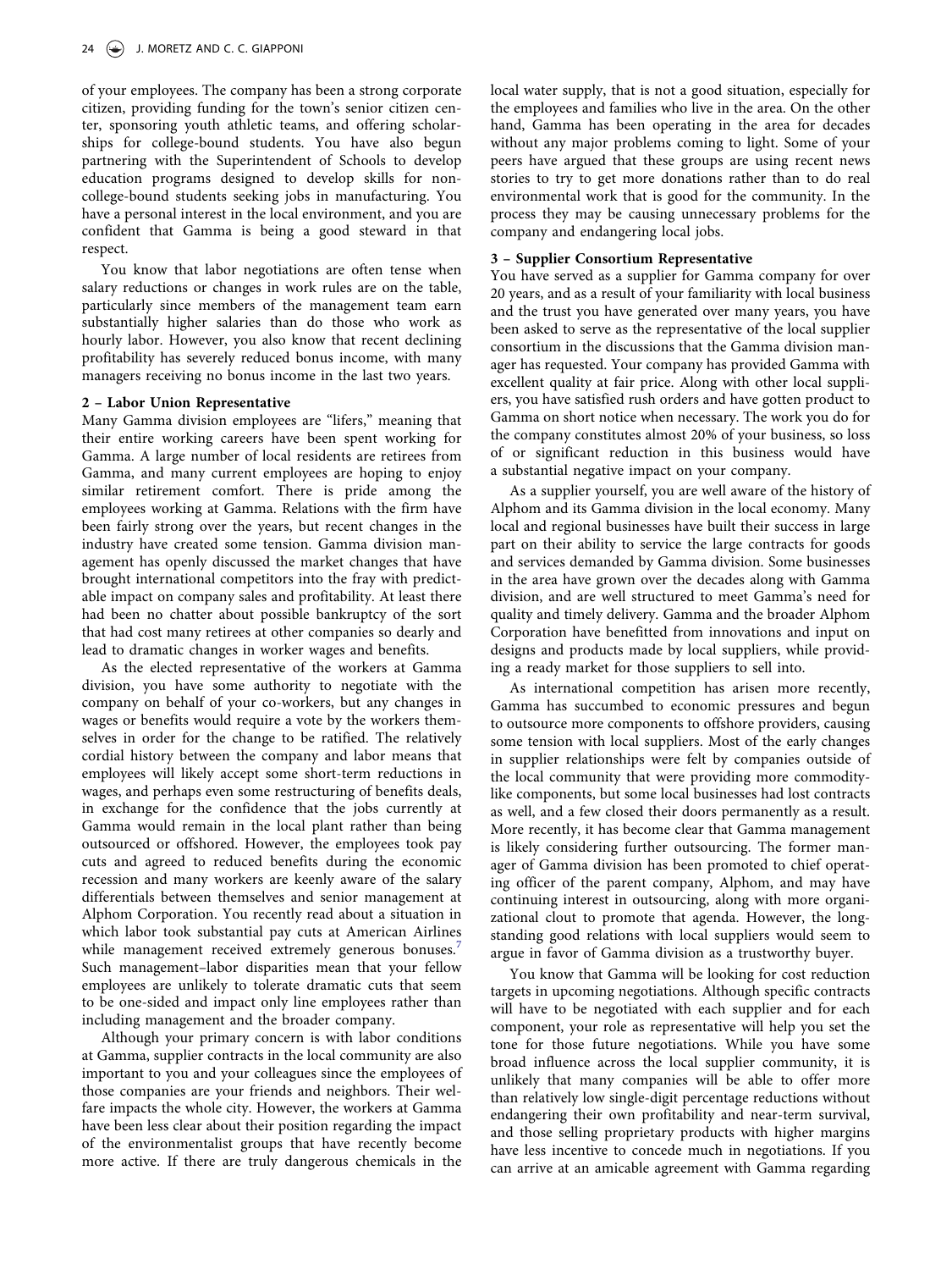the scale of price reductions while maintaining reasonable terms and conditions for future contracts, that agreement will inform all future contract negotiations.

Looking ahead, you are wondering if your own company will survive either the requested price reductions or the loss of business that Gamma outsourcing would mean. Price reductions will probably drive wage cuts for your employees, but losing the business could be even worse.

#### 4 – Customer Sales/Service Representative

You are a commission-based external sales and service agent representing multiple companies, but Gamma has been a long-term and lucrative source of business for more than a decade. More than one-quarter of your income most years is generated by sales of Gamma's products. Not only has the quality of the products promoted loyalty among customers, but Gamma has a reputation for working directly with its customers to meet industry specifications. In addition, the company's on-time delivery has been exceptional. There are definite advantages to having a supplier in the United States, particularly one in close proximity to their plants, and you have been very successful in promoting Gamma to buyers using those benefits. However, a number of competitors have entered the market, challenging Gamma's business. Their prices are lower, making it enticing for buyers to switch their business to those new suppliers, and you have begun to lose accounts and suffer volume reductions that significantly impact your ability to profit from working as a representative for Gamma.

The primary issue is price point. Overseas competitors have begun to offer close analogues of the products that Gamma makes at much lower prices. Although these knockoff products are less reliable and of lower quality that Gamma's products, the price difference has been difficult to overcome. Some of your target customers have used overseas suppliers for some components, but the quality is not up to the level provided by Gamma. A few former customers have quietly let you know that the lack of direct and collaborative working relationships has slowed the launch of new products. In addition, there have been some production delays that have proven costly. In fact, Gamma has on occasion bailed out customers that you represent with emergency shipments when there were problems overseas.

However, the cost savings that lower supplier prices can bring are often very compelling, and many newer employees at potential, former, or even current customers are unaware of the potential issues that offshore supply often gives rise to. While it is clear to you, and also to some of the buyers with whom you deal, that Gamma is the high-quality, highreliability provider in the industry, these customers are facing cost reduction pressures of their own. Without meaningful price reductions, some of the current customers may feel compelled to switch suppliers, even if they recognize the benefits of working with Gamma division. During the upcoming discussions, you hope to make clear the importance of competitive pricing within this industry, but you also want to make sure to acknowledge the quality and service advantages that Gamma has with many current customers.

#### 5 – City Manager (Local Government/Community Representative)

As a long-term resident of the community, you grew up with Alphom as a major local employer and pillar of community

life. Many children in the community grew up playing on the soccer or baseball teams sponsored by the company, many patients at the hospital had benefitted from corporate donations, even the senior center was built in part with funding from the company. The company and its employees are the largest contributors to local charities and nonprofit organizations through their contributions to the United Way. Your position in the local government made you more aware than most of the impact the company has on local life. Alphom, through the Gamma division, provided a significant portion of local tax revenue through corporate taxes and fees, as well as through local payroll taxes. Without that revenue and, perhaps more importantly, without the steady and highpaying jobs the company provided, the community would flounder.

You are aware that the town and state have been supportive of the company, offering tax breaks when the Gamma division expanded its facility several years ago. The town also built up the water, sewer, and utility infrastructure necessary to support the expansion. It sold the company a town road that ran through its company complex, which helped the company improve efficiencies between its manufacturing and packaging/shipping buildings. So, there has been a fair share of goodwill on both sides.

The recent economic troubles facing the company are common knowledge, and there was increasing concern that the long-standing reliance of the community on one primary employer was risky. Given the central role Alphom played in the community, the city council and mayor have given you authority to negotiate with the company regarding tax and fee structures, perhaps giving some relief for the next few years, if necessary, while the company makes adjustments to deal with increasing competition and the concomitant impact on revenues and profitability. The city cannot afford to waive all tax and fee revenues, and any reduction will strike a painful blow on the city's balance sheet, but substantial tax incentives that ensure the steady operation of the city's major employer are on the table.

The local supplier community is an important part of the city's business environment, and to the extent possible you want to help them succeed, since they complement Gamma's impact on the local economy by providing further employment and paying their own taxes and fees to the city. Labor is an important constituency as well, and provided the jobs are in town, employees will pay their taxes into the city coffers and contribute to the economic and social health of the city. So long as your position vis-à-vis Gamma doesn't antagonize workers such that they complain to their elected representatives (who make hiring and firing decisions about city employees), you will likely have their support or at least passive acceptance. Although historically not a significant source of concern, recent reports by some environmental groups have raised some serious issues regarding existing pollution at a Gamma site. You recall the Gamma takeover of the site several years earlier (before you took over the city manager position) as a positive event for the city's economy, but you also recognize that pollution cleanup can be expensive. These environmental issues could impact the longer term health of the community, including its financial health if the city incurs any significant costs for cleaning up any residual pollution.